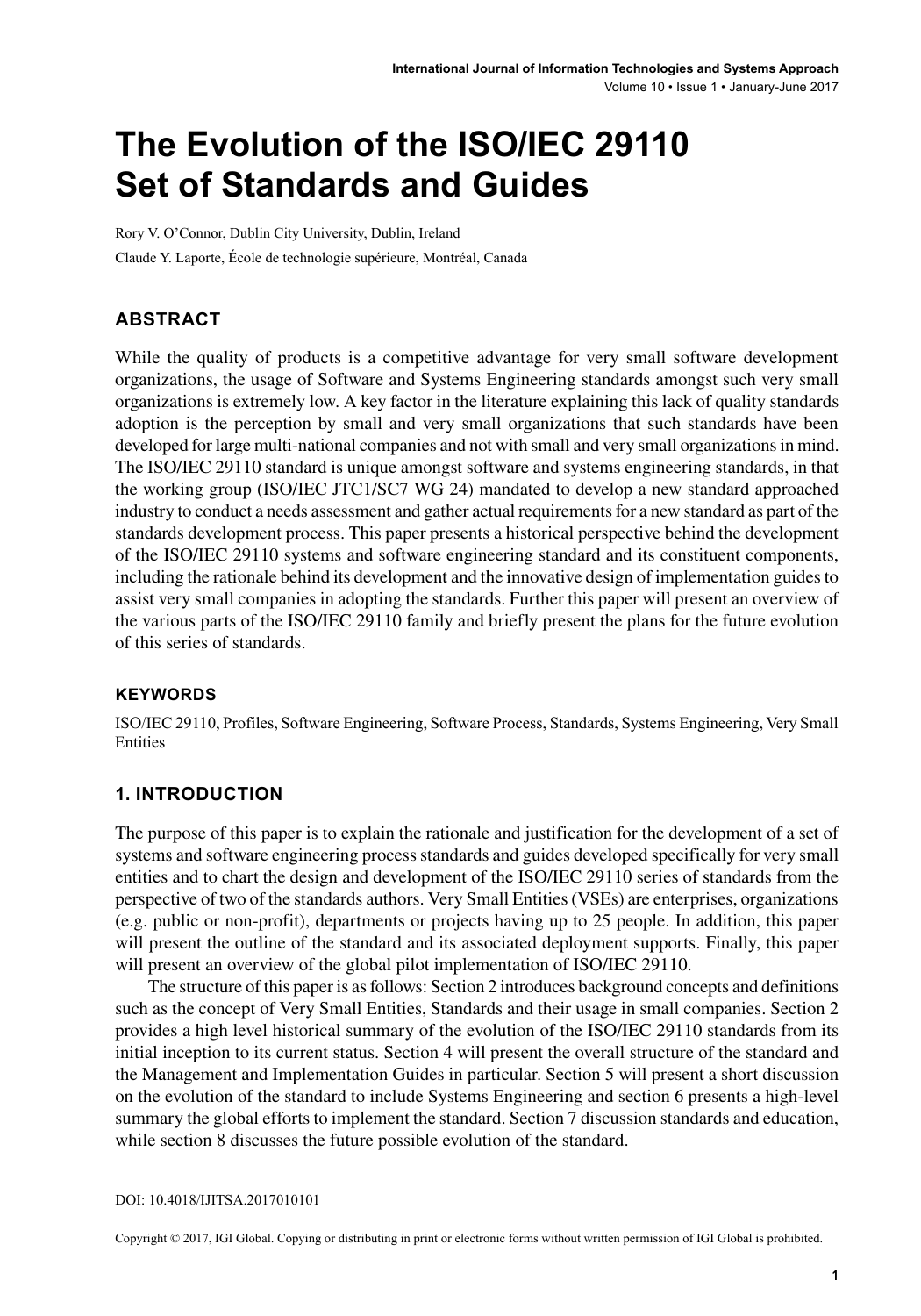### **2. BACKGROUND CONTEXT**

Software development is a highly complex endeavor (Clarke et al., 2016) and for many small and very small software companies, implementing controls and structures to properly manage their software development activity is a major challenge (Larrucea et al., 2016). Administering software development in this way is usually achieved through the introduction of a software process. All software companies are not the same and vary according to factors including size, market sector, time in business, management style, product range and geographical location. For example, a software company operating in India may have a completely different set of operational problems when compared to a software company in Canada, Mexico or Ireland. Even within a single geographical area such as Ireland, the range of operational issues faced by a small local Irish-owned firm can be radically different to those affecting a multinational subsidiary. The fact that all companies are not the same raises important questions for those who develop software process and process improvement models. To be widely adopted by the software industry, any process or process improvement model should be capable of handling the differences in the operational contexts of the companies making up that industry. But process improvement models, though highly publicized and marketed, are far from being extensively deployed and their influence in the software industry therefore remains more at a theoretical than practical level (Coleman & O'Connor, 2008a).

In a time when software quality is a key to competitive advantage, the use of ISO/IEC systems and software engineering standards remains limited to a few of the most popular ones. Research shows that small and very small companies can find it difficult to relate ISO/IEC standards to their business needs and to justify the application of the standards to their business practices (Laporte et al., 2008) (O'Connor & Coleman, 2009). Most of these companies don't have the expertise or can't afford the resources - in number of employees, cost, and time - or see a net benefit in establishing software life-cycle processes. There is sometimes a disconnect between the short-term vision of the company, looking at what will keep it in business for another six months or so, and the long-term or mid-term benefits of gradually improving the ways the company can manage its software development and maintenance. A primary reason cited by many small software companies for this lack of adoption of software engineering standards, is the perception that they have been developed for large software companies and not with the small organization in mind (Coleman & O'Connor 2008b). To date the industrial reality is that Very Small Entities (VSEs) have limited ways to be recognized, by large organizations, as enterprises that produce quality software systems within budget and calendar in their domain and may therefore be cut off from some economic activities.

Accordingly, there is a need to help such organizations understand and use the concepts, processes and practices proposed in the ISO/IEC JTC1/SC7's international software engineering standards. The recently published ISO/IEC 29110 standard "Lifecycle profiles for Very Small Entities" (ISO, 2011a) is aimed at addressing the issues identified above and addresses the specific needs of VSEs.

#### **2.1. Very Small Entities**

The definition of "Small" and "Very Small" Entities is challengingly ambiguous, as there is no commonly accepted definition of the terms. For example, the participants of the 1995 Capability Maturity Model (CMM®) tailoring workshop (Ginsberg & Quinn, 1995) could not even agree on what "small" really meant. Subsequently in 1998 SEPG conference panel on the CMM and small projects (Hadden, 1998), small was defined as "3-4 months in duration with 5 or fewer staff." Johnson & Brodman (1998) define a small organization as "fewer than 50 software developers and a small project as fewer than 20 software developers." Another definition for VSE introduced by Laporte et al. (2006) as "any IT services, organizations and projects with between 1 and 25 employees."

To take a legalistic perspective the European Commission (2005) defines three levels of Small to Medium-sized Enterprise (SME) as being: Small to medium - "employ fewer than 250 persons and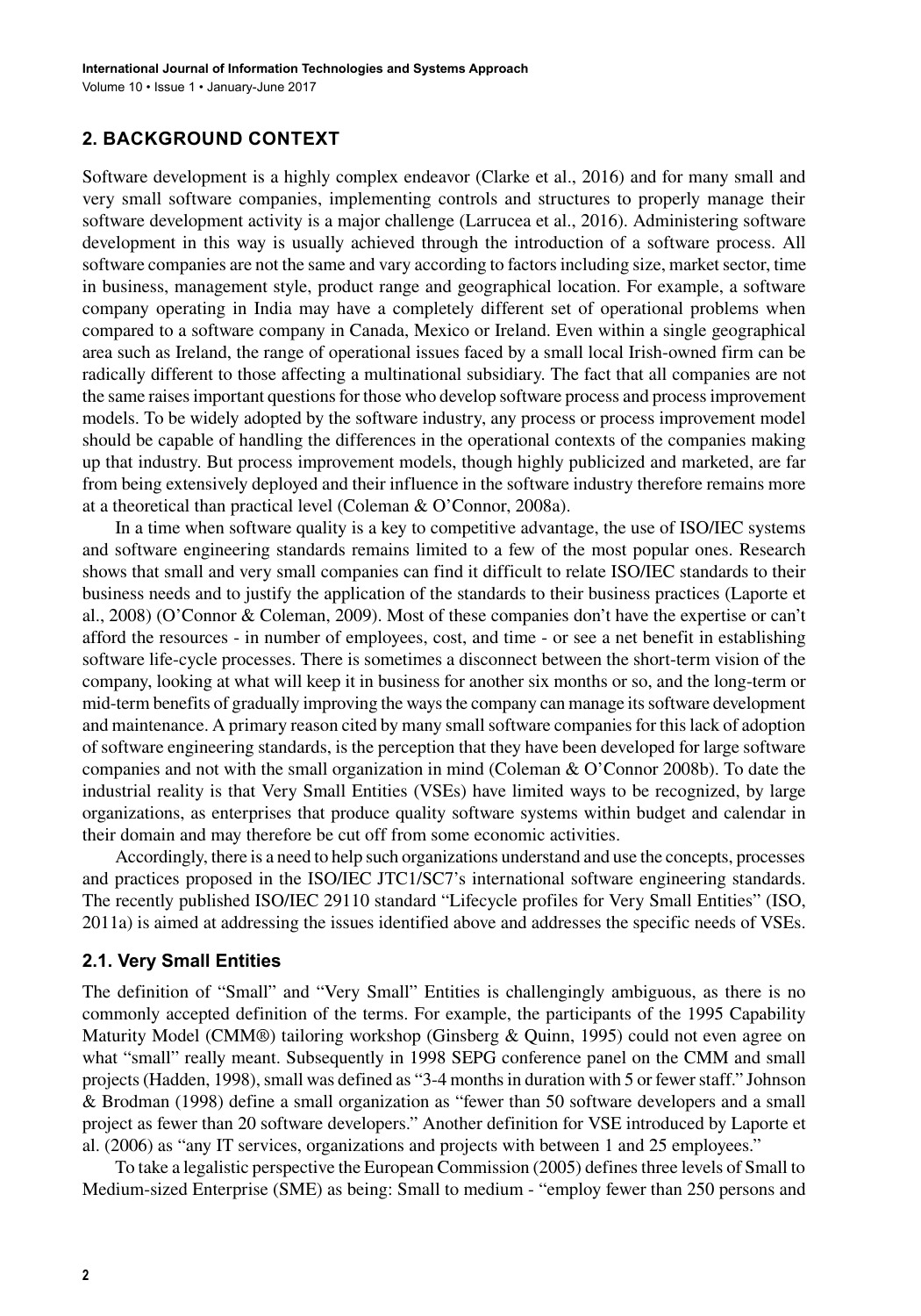19 more pages are available in the full version of this document, which may be purchased using the "Add to Cart" button on the product's webpage:

[www.igi-global.com/article/the-evolution-of-the-isoiec-29110](http://www.igi-global.com/article/the-evolution-of-the-isoiec-29110-set-of-standards-and-guides/169765?camid=4v1) [set-of-standards-and-guides/169765?camid=4v1](http://www.igi-global.com/article/the-evolution-of-the-isoiec-29110-set-of-standards-and-guides/169765?camid=4v1)

This title is available in InfoSci-Journals, InfoSci-Select, InfoSci-Journal Disciplines Library Science, Information Studies, and Education, InfoSci-Computer Systems and Software Engineering eJournal Collection, InfoSci-Journal Disciplines Computer Science, Security, and Information Technology, InfoSci-Journal Disciplines Engineering, Natural, and Physical Science. Recommend this product to your librarian:

[www.igi-global.com/e-resources/library-](http://www.igi-global.com/e-resources/library-recommendation/?id=2)

[recommendation/?id=2](http://www.igi-global.com/e-resources/library-recommendation/?id=2)

# Related Content

Directions and Trends in Knowledge Management Research: Results from an Empirical Analysis of European Projects George M. Giaglis (2008). Knowledge Management: Concepts, Methodologies, Tools, and Applications (pp. 1438-1449). [www.igi-global.com/chapter/directions-trends-knowledge-management](http://www.igi-global.com/chapter/directions-trends-knowledge-management-research/25189?camid=4v1a)[research/25189?camid=4v1a](http://www.igi-global.com/chapter/directions-trends-knowledge-management-research/25189?camid=4v1a)

# A Framework for Understanding the Complementary Roles of Information Systems and Knowledge Management Systems

Sana Bent Aboulkacem Guetat and Salem Ben Dhaou Dakhli (2014). International Journal of Knowledge-Based Organizations (pp. 39-55).

[www.igi-global.com/article/a-framework-for-understanding-the](http://www.igi-global.com/article/a-framework-for-understanding-the-complementary-roles-of-information-systems-and-knowledge-management-systems/117733?camid=4v1a)[complementary-roles-of-information-systems-and-knowledge-management](http://www.igi-global.com/article/a-framework-for-understanding-the-complementary-roles-of-information-systems-and-knowledge-management-systems/117733?camid=4v1a)[systems/117733?camid=4v1a](http://www.igi-global.com/article/a-framework-for-understanding-the-complementary-roles-of-information-systems-and-knowledge-management-systems/117733?camid=4v1a)